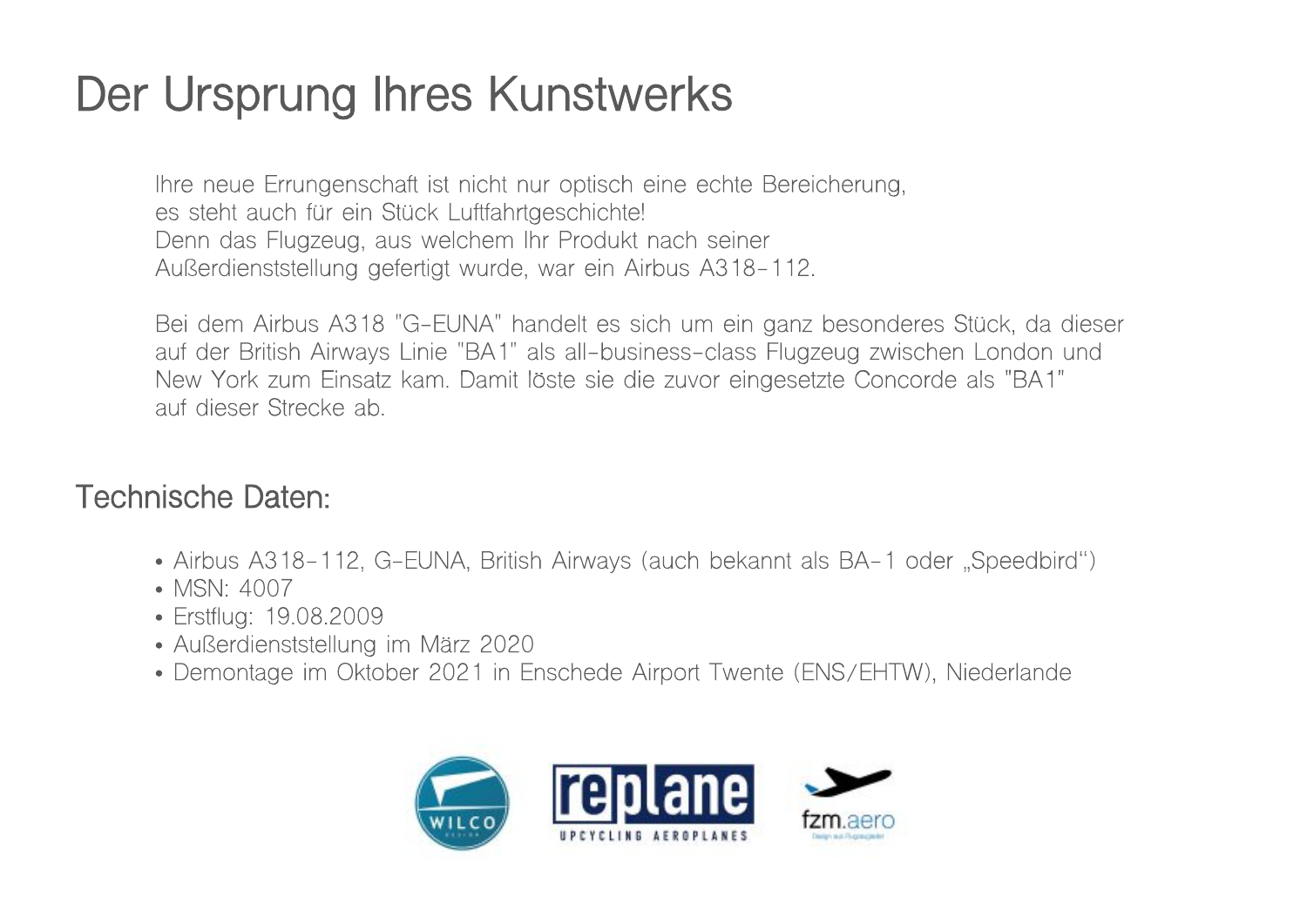## **The History of your new artpiece**

Your new acquisition is not only visually a real asset, it also stands for a piece of aviation history! Because the aircraft from which your product was made after its decommissioning, was an Airbus A318-112.

The Airbus A318 "G-EUNA" is a very special piece. It was used on the British Airways line "BA1" as an all-business-class aircraft between London and New York. Thus, it replaced the previously used Concorde as "BA1"on this line.

## **Technical data:**

- Airbus A318-112, G-EUNA, British Airways (also known as "BA-1" or "Speedbird")
- MSN: 4007
- First flight: 19.08.2009
- Retirement from service in March 2020
- Dismantling in October 2021 at Enschede Airport Twente (ENS/EHTW), Netherlands

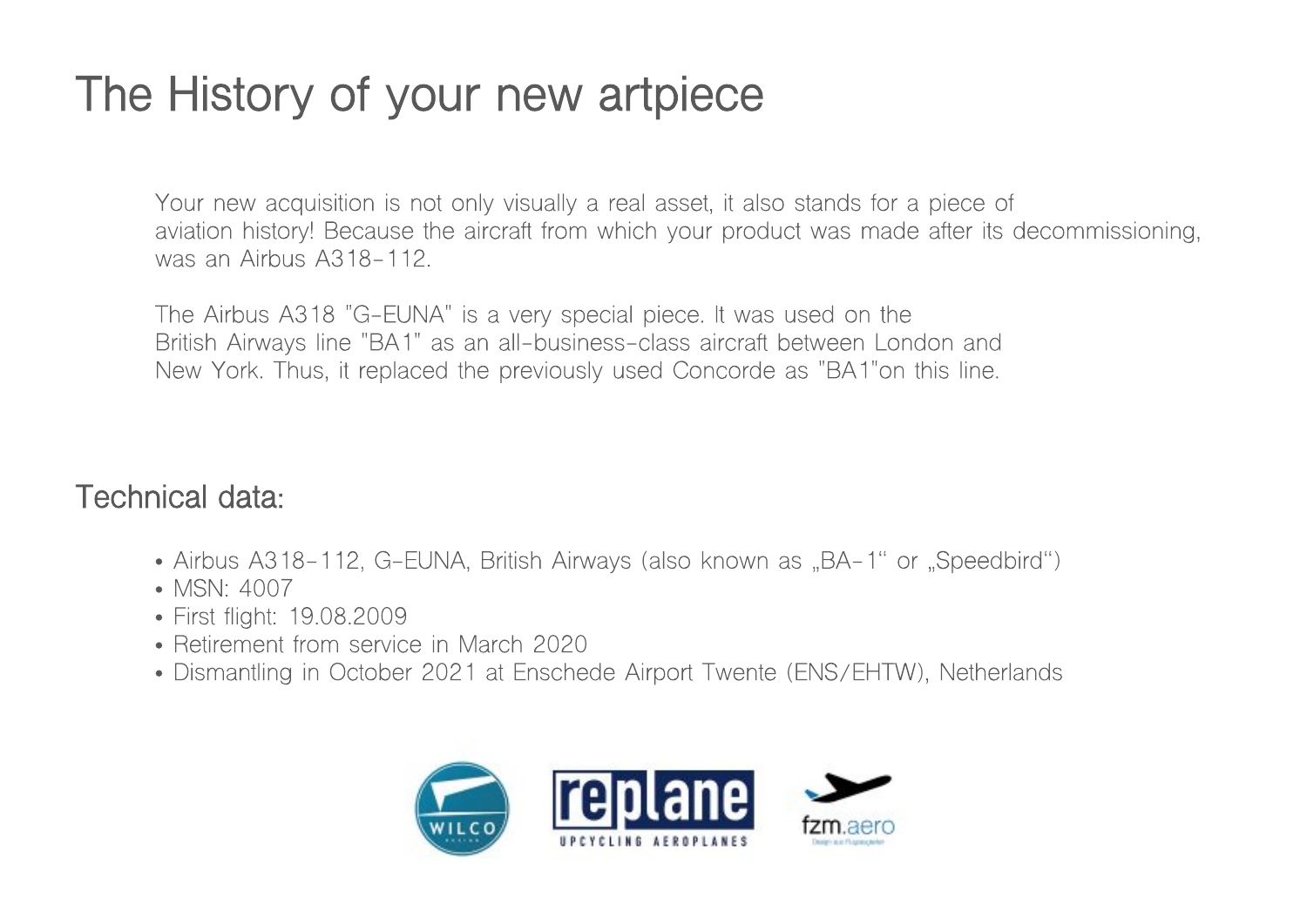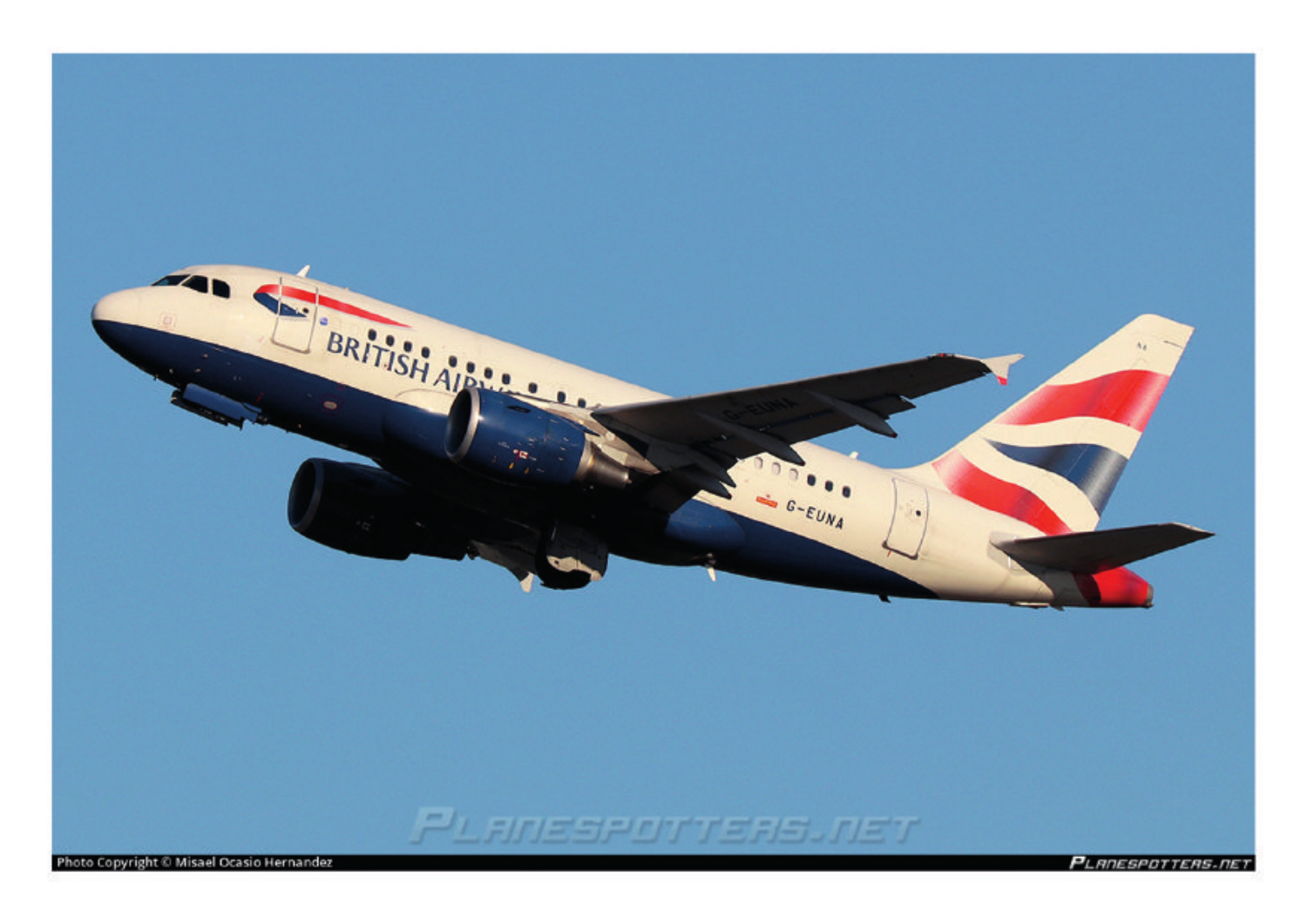